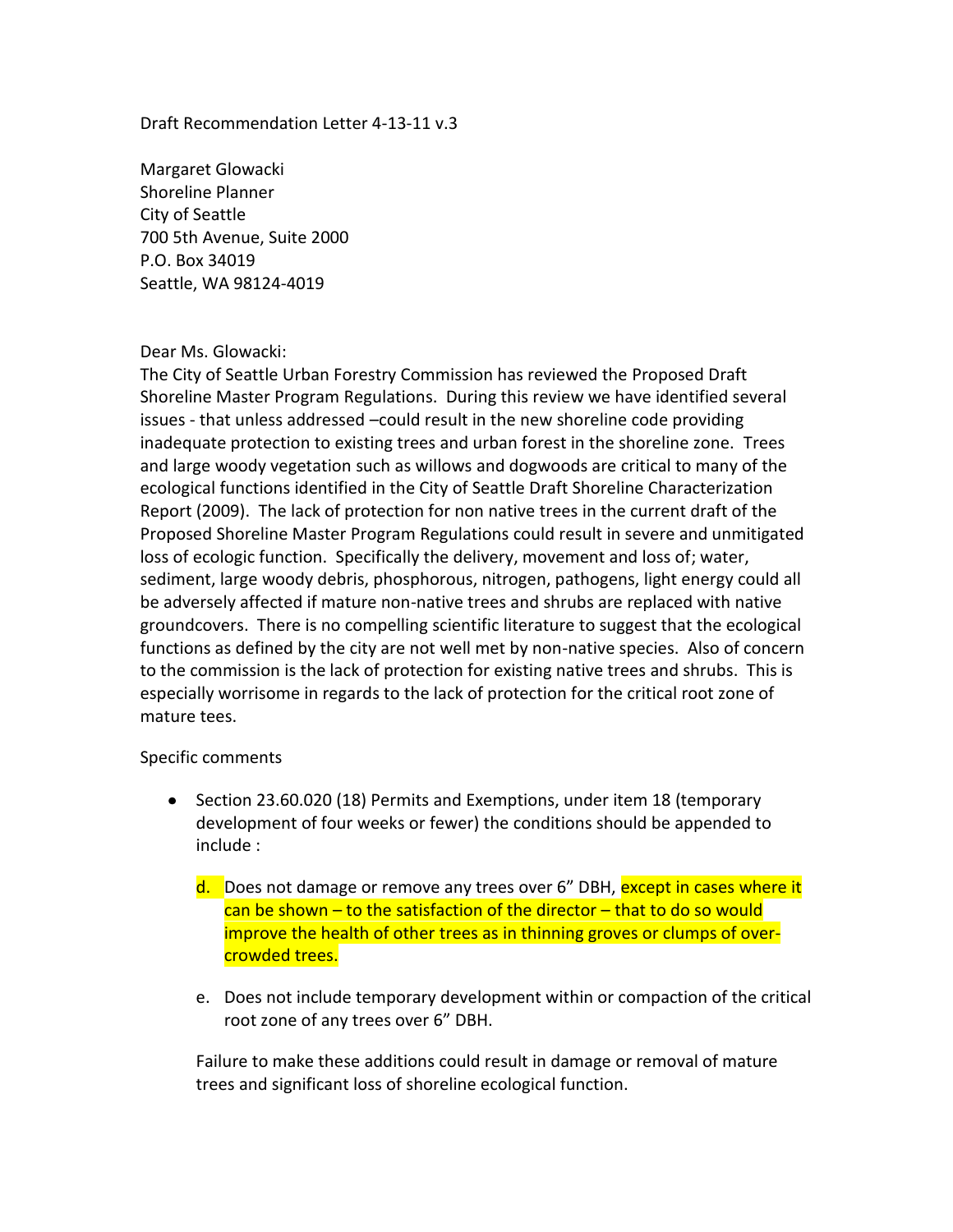Margaret Glowacki April 13, 2011 Page 2

- Section 23.60.152 General development makes a fallacious assumption that all native vegetation provides high ecologic function. Canopy coverage, multistoried vegetation and species diversity are all important to ecologic function. We maintain that the standard for general development (23.60.152 (f) be updated to require native vegetation consisting of at least some trees, and shrubs in addition to ground cover and that disturbed soils be amended and decompacted to insure the success of plantings.
- Section 23.60.184 (D) Standards for fill should be appended with the following sentence: Fill shall not be placed in the critical root zone of any trees over 6" DBH, and work will not result in the compaction of soils in the critical root zone of any trees over 6" DBH. Failure to make this change could result in damage or death of mature trees and significant loss of shoreline ecological function.
- 23.60.190 (A) 4 Should include a more clear professional standard for the qualifications of persons preparing plans. The standard of training and expertise related to the type of ecological environment where the work will occur," is vague and lacks objective standards such as professional accreditation or state licensing requirements.
- Section 23.60.190 (A) 5. This sub-section, taken in context with subsection 23.60.190 (A) 3 should be updated to codify that all woody vegetation is accurately shown on the plans submitted, and that the size, species and location of trees is clearly shown. This information must be presented in a way that it can be easily verified by DPD staff.
- Section 23.60.190 (C) 1 Should be changed to read: "Normal and routine pruning and maintenance that promotes the health and vigor of trees and shrubs is allowed without submitting an application:." Failure to do so could result in pruning intended to dramatically shorten the life and reduce the ecologic function of trees and shrubs in the shoreline zone.
- 23.60.190(D)1(c) should be changed from, "no native trees are removed," to, "no trees over 6" DBH are removed." Failure to make this change could result in the loss of canopy, mature trees, shade, nutrient input and large woody debris recruitment.
- Section 23.60.190(D)2 should similarly include a provision against the removal of any tree over 6" DBH. Failure to make this change could result in the loss of canopy, mature trees, shade, nutrient input and large woody debris recruitment.
- Section 23.60.190(E)1 (c) should be changed from, "no native trees are removed," to, "no trees over 6" DBH are removed." Furthermore it should be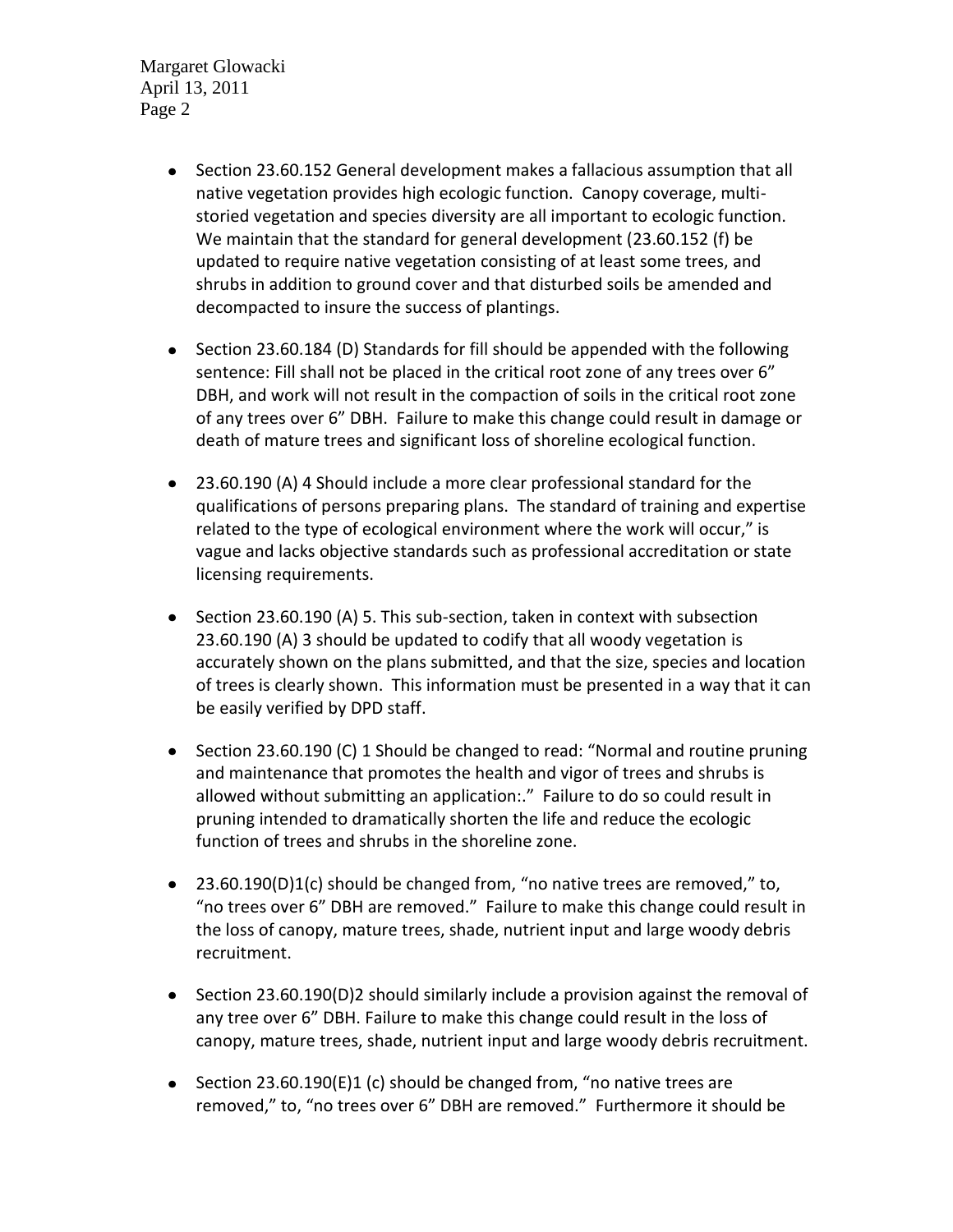Margaret Glowacki April 13, 2011 Page 3

> stated explicitly that 750 square feet is the total maximum area allowed in the entire shoreline zone in one year. Failure to make this change could result in the loss of canopy, mature trees, shade, nutrient input and large woody debris recruitment.

- Section 23.60.232 (D) 1,
- Section 23.60.258 (E) 1,
- Section 23.60.290 (E) 1,
- Section 23.60.332 (C) 1,
- Section 23.60.390 (D) 1,
- Section 23.60.410 (D) 1,
- Section 23.60.450 (B) 1,
- Section 23.60.490 (E)  $1$ ,
- Section 23.60.510 (E) 1, and
- Section 23.60.575 (D) 1 should all be changed from, "avoid reducing vegetation coverage," to, "avoid reducing vegetation height, volume, density or coverage." These sections should be strengthened with a new provision, "does not inhibit the continued growth and maturation of vegetation. Failure to make these changes could result in removal of highly functional trees and shrubs in favor of lesser functioning native ground covers.
- 23.60.906 Definitions "C": the Critical Root Zone of a tree should be defined as 1-1/2 times the maximum diameter of the tree's canopy or 20 times the DBH, whichever is greater.
- 23.60.928 Definitions "N": Native vegetation should be defined as species thought to have occurred within the city limits of Seattle in the  $18<sup>th</sup>$  century AD.
- 23.60.936 Definitions "T": Tree should be defined as meaning a self-supporting woody plant characterized by one main trunk or, for certain species, multiple trunks, that is recognized as a tree in the nursery and arboricultural industries.
- 23.60.942 Definitions "V":
	- o Vegetation cover should be defined as the total area covered times whatever fraction of areal cover exists based on vertical observation, or estimation.
	- o View corridors should be defined as, "an area of a lot that provides a view through the lot from the abutting public right-of-way to the water unobstructed by structures except as allowed by this chapter or by vegetation.